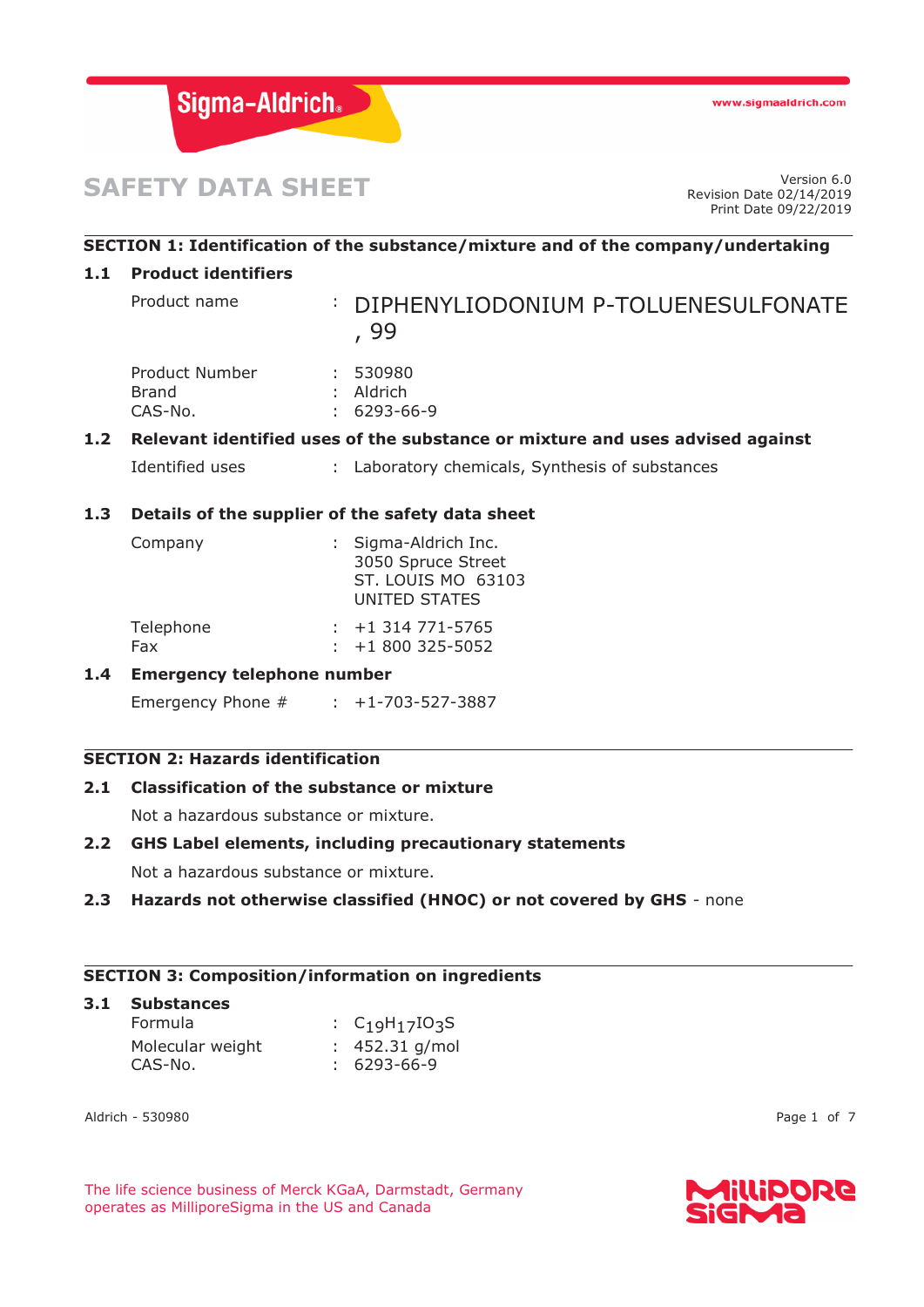No components need to be disclosed according to the applicable regulations.

## **SECTION 4: First aid measures**

#### **4.1 Description of first aid measures**

#### **If inhaled**

If breathed in, move person into fresh air. If not breathing, give artificial respiration.

#### **In case of skin contact**

Wash off with soap and plenty of water.

#### **In case of eye contact**

Flush eyes with water as a precaution.

#### **If swallowed**

Never give anything by mouth to an unconscious person. Rinse mouth with water.

- **4.2 Most important symptoms and effects, both acute and delayed**  The most important known symptoms and effects are described in the labelling (see section 2.2) and/or in section 11
- **4.3 Indication of any immediate medical attention and special treatment needed**  No data available

## **SECTION 5: Firefighting measures**

#### **5.1 Extinguishing media**

**Suitable extinguishing media**  Use water spray, alcohol-resistant foam, dry chemical or carbon dioxide.

**5.2 Special hazards arising from the substance or mixture**  Carbon oxides, Sulphur oxides, Hydrogen iodide

#### **5.3 Advice for firefighters**  Wear self-contained breathing apparatus for firefighting if necessary.

**5.4 Further information**  No data available

## **SECTION 6: Accidental release measures**

- **6.1 Personal precautions, protective equipment and emergency procedures**  Avoid dust formation. Avoid breathing vapours, mist or gas. For personal protection see section 8.
- **6.2 Environmental precautions**  Do not let product enter drains.
- **6.3 Methods and materials for containment and cleaning up**  Sweep up and shovel. Keep in suitable, closed containers for disposal.
- **6.4 Reference to other sections**  For disposal see section 13.

Aldrich - 530980 Page 2 of 7

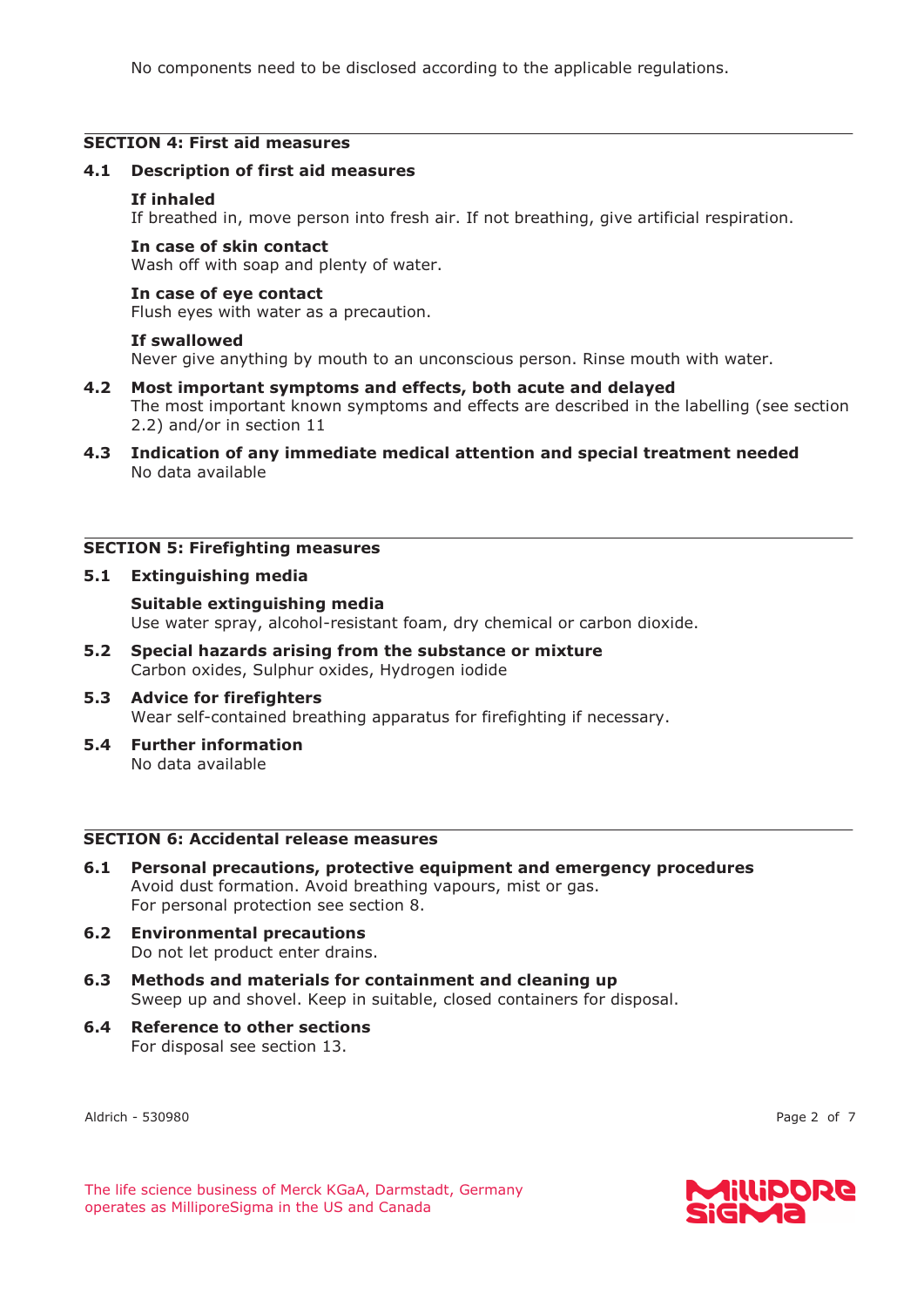## **SECTION 7: Handling and storage**

## **7.1 Precautions for safe handling**

Provide appropriate exhaust ventilation at places where dust is formed.Normal measures for preventive fire protection. For precautions see section 2.2.

## **7.2 Conditions for safe storage, including any incompatibilities**

Keep container tightly closed in a dry and well-ventilated place.

Keep in a dry place. Storage class (TRGS 510): 13: Non Combustible Solids

#### **7.3 Specific end use(s)**

Apart from the uses mentioned in section 1.2 no other specific uses are stipulated

## **SECTION 8: Exposure controls/personal protection**

#### **8.1 Control parameters**

## **Components with workplace control parameters**  Contains no substances with occupational exposure limit values.

#### **8.2 Exposure controls**

**Appropriate engineering controls**  General industrial hygiene practice.

#### **Personal protective equipment**

#### **Eye/face protection**

Use equipment for eye protection tested and approved under appropriate government standards such as NIOSH (US) or EN 166(EU).

#### **Skin protection**

Handle with gloves. Gloves must be inspected prior to use. Use proper glove removal technique (without touching glove's outer surface) to avoid skin contact with this product. Dispose of contaminated gloves after use in accordance with applicable laws and good laboratory practices. Wash and dry hands.

#### **Body Protection**

Choose body protection in relation to its type, to the concentration and amount of dangerous substances, and to the specific work-place., The type of protective equipment must be selected according to the concentration and amount of the dangerous substance at the specific workplace.

#### **Respiratory protection**

Respiratory protection is not required. Where protection from nuisance levels of dusts are desired, use type N95 (US) or type P1 (EN 143) dust masks. Use respirators and components tested and approved under appropriate government standards such as NIOSH (US) or CEN (EU).

#### **Control of environmental exposure**

Do not let product enter drains.

Aldrich - 530980 Page 3 of 7

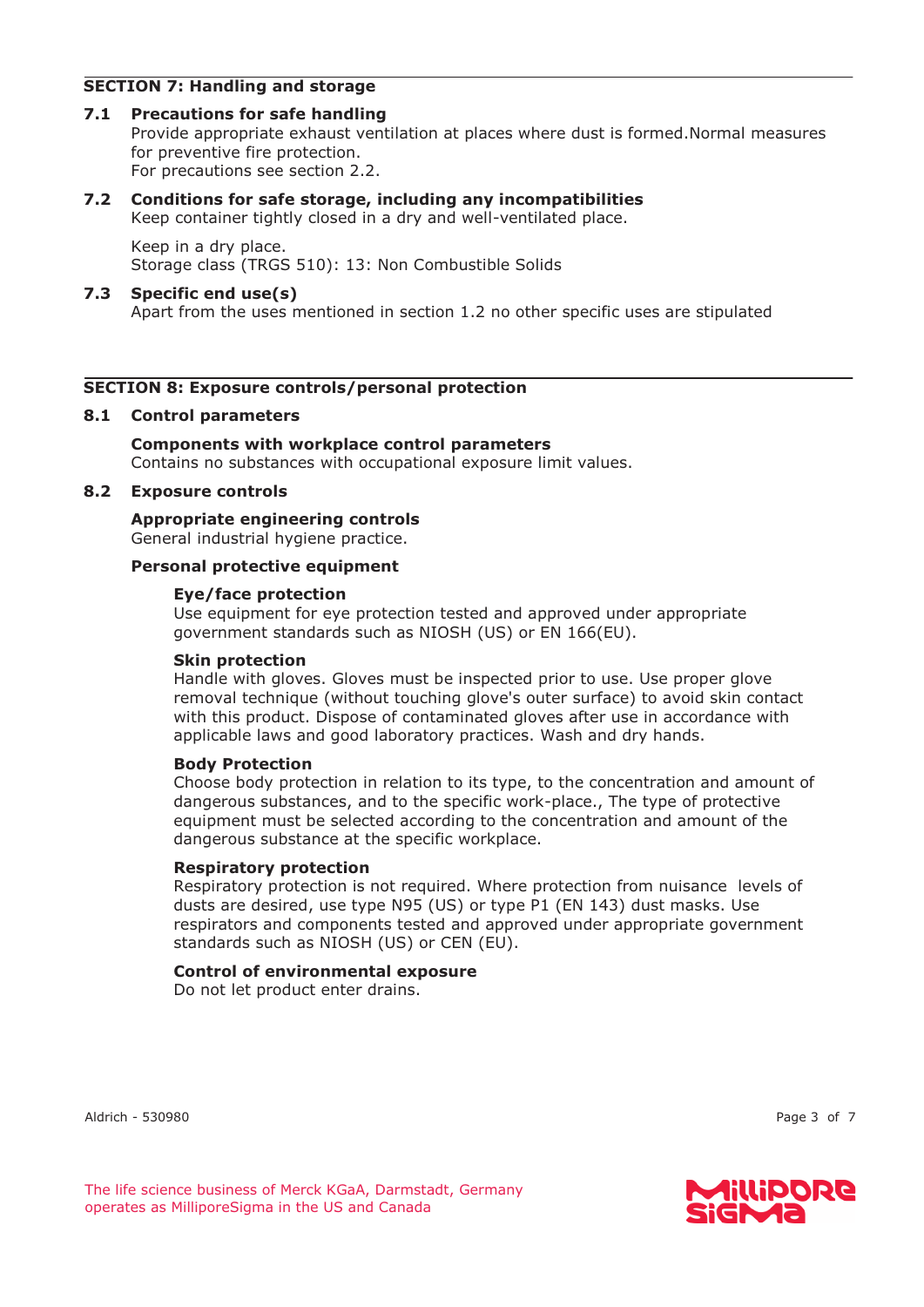# **SECTION 9: Physical and chemical properties**

# **9.1 Information on basic physical and chemical properties**

| a)             | Appearance                                         | Form: powder<br>Colour: light yellow             |
|----------------|----------------------------------------------------|--------------------------------------------------|
| b)             | Odour                                              | No data available                                |
| $\mathsf{C}$ ) | <b>Odour Threshold</b>                             | No data available                                |
| d)             | pH                                                 | No data available                                |
| e)             | Melting<br>point/freezing point                    | Melting point/range: 188 - 191 °C (370 - 376 °F) |
| f)             | Initial boiling point<br>and boiling range         | No data available                                |
| g)             | Flash point                                        | ()No data available                              |
| h)             | Evaporation rate                                   | No data available                                |
| i)             | Flammability (solid,<br>gas)                       | No data available                                |
| j)             | Upper/lower<br>flammability or<br>explosive limits | No data available                                |
| k)             | Vapour pressure                                    | No data available                                |
| $\vert$ )      | Vapour density                                     | No data available                                |
|                | m) Relative density                                | No data available                                |
| n)             | Water solubility                                   | No data available                                |
| $\circ)$       | Partition coefficient:<br>n-octanol/water          | No data available                                |
| p)             | Auto-ignition<br>temperature                       | No data available                                |
| q)             | Decomposition<br>temperature                       | No data available                                |
| r)             | Viscosity                                          | No data available                                |
| s)             | <b>Explosive properties</b>                        | No data available                                |
| t)             | Oxidizing properties                               | No data available                                |
|                |                                                    |                                                  |

**9.2 Other safety information**  No data available

# **SECTION 10: Stability and reactivity**

# **10.1 Reactivity**

No data available

# **10.2 Chemical stability**

Stable under recommended storage conditions.

Aldrich - 530980 Page 4 of 7

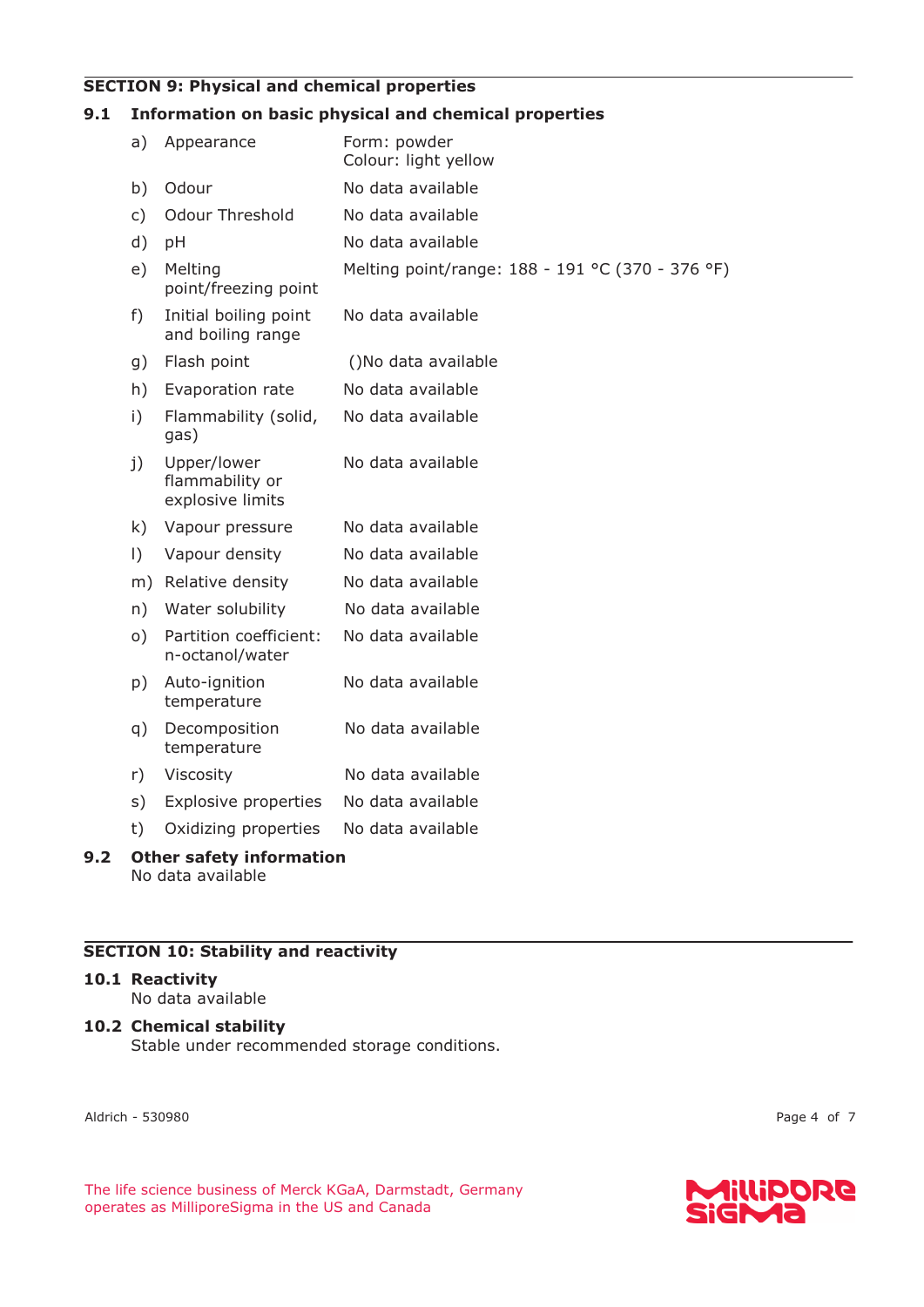- **10.3 Possibility of hazardous reactions**  No data available
- **10.4 Conditions to avoid**  No data available
- **10.5 Incompatible materials**  Strong oxidizing agents

## **10.6 Hazardous decomposition products**  Hazardous decomposition products formed under fire conditions. - Carbon oxides, Sulphur oxides, Hydrogen iodide Other decomposition products - No data available In the event of fire: see section 5

## **SECTION 11: Toxicological information**

#### **11.1 Information on toxicological effects**

#### **Acute toxicity**

Inhalation: No data available Dermal: No data available LD50 Intravenous - Mouse - 56 mg/kg

**Skin corrosion/irritation**  No data available

**Serious eye damage/eye irritation**  No data available

**Respiratory or skin sensitisation**  No data available

**Germ cell mutagenicity** 

No data available

#### **Carcinogenicity**

- IARC: No component of this product present at levels greater than or equal to 0.1% is identified as probable, possible or confirmed human carcinogen by IARC.
- ACGIH: No component of this product present at levels greater than or equal to 0.1% is identified as a carcinogen or potential carcinogen by ACGIH.
- NTP: No component of this product present at levels greater than or equal to 0.1% is identified as a known or anticipated carcinogen by NTP.
- OSHA: No component of this product present at levels greater than or equal to 0.1% is on OSHA's list of regulated carcinogens.

#### **Reproductive toxicity**

No data available No data available

**Specific target organ toxicity - single exposure**  No data available

**Specific target organ toxicity - repeated exposure**  No data available

**Aspiration hazard**  No data available

Aldrich - 530980 Page 5 of 7

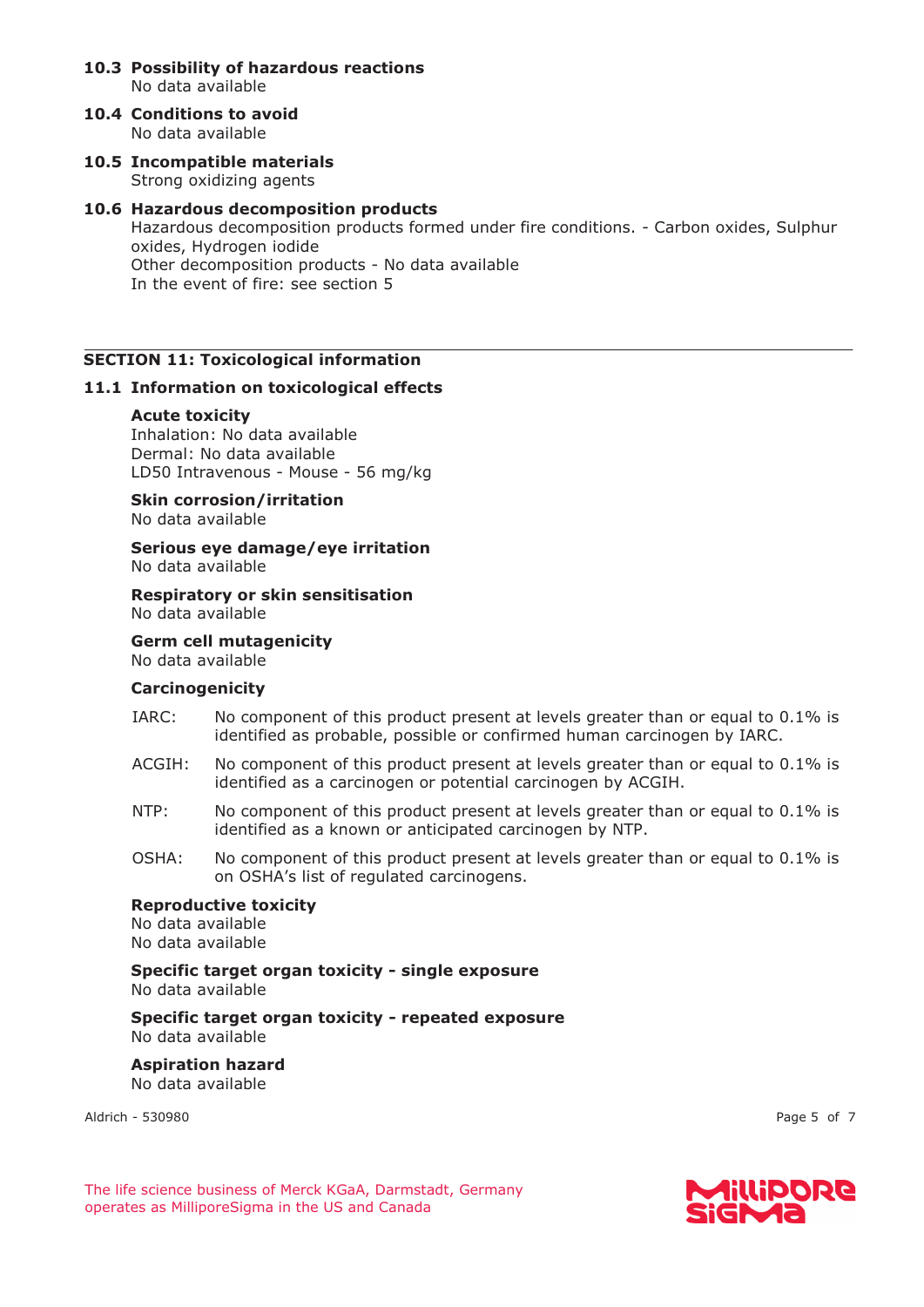#### **SECTION 12: Ecological information**

#### **12.1 Toxicity**  No data available

- **12.2 Persistence and degradability**  No data available
- **12.3 Bioaccumulative potential**  No data available
- **12.4 Mobility in soil**  No data available

# **12.5 Results of PBT and vPvB assessment**  PBT/vPvB assessment not available as chemical safety assessment not required/not conducted

**12.6 Other adverse effects**  No data available

## **SECTION 13: Disposal considerations**

## **13.1 Waste treatment methods**

#### **Product**

Offer surplus and non-recyclable solutions to a licensed disposal company.

#### **Contaminated packaging**

Dispose of as unused product.

## **SECTION 14: Transport information**

**DOT (US)** Not dangerous goods

**IMDG**

Not dangerous goods

#### **IATA**

Not dangerous goods

## **SECTION 15: Regulatory information**

#### **SARA 302 Components**

No chemicals in this material are subject to the reporting requirements of SARA Title III, Section 302.

Aldrich - 530980 Page 6 of 7